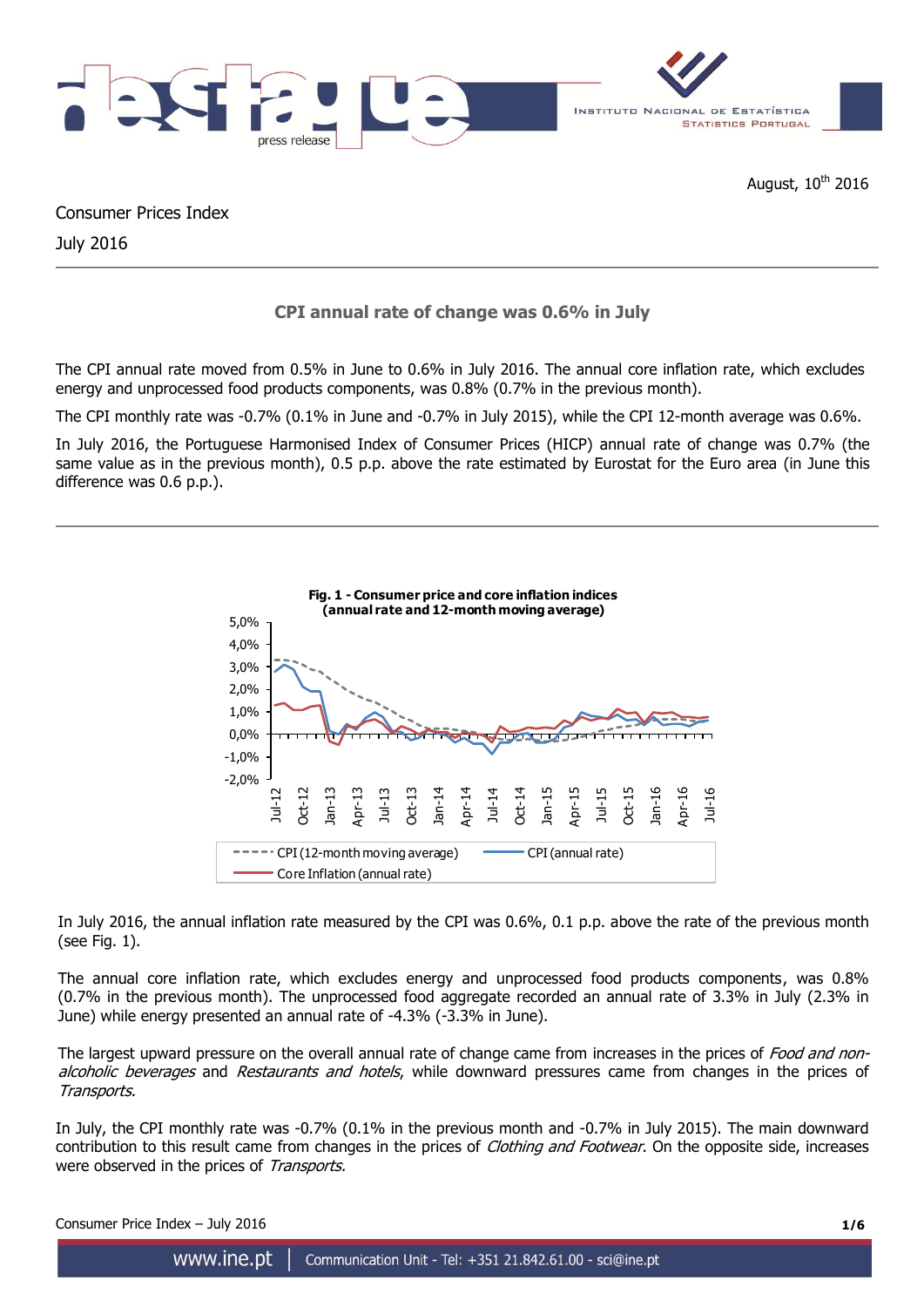

The CPI 12-month average rate was 0.6% in July, same value as in the previous month.

In July 2016, the HICP annual rate was 0.7% (the same value as in June) while the HICP monthly rate was -0.6% (0.1 p.p. above the rate of July 2015).

In June, the annual rate of change of the Portuguese HICP was 0.6 p.p. higher than the annual rate of change for the Euro area. That difference is estimated to have decreased to 0.5 p.p. in July 2016.

The HICP 12-month average rate was 0.6% in July (the same value as in June).



## **Housing Rents**

In July the monthly rate of change of the average value of rents by net area for the whole country was nil (same value as in the previous month).

The main increase was recorded in the Centro region (0.1%), while the Açores region recorded the main decrease (-0.6%).

The annual change rate of the housing rents for the whole country was 1.5% in July. The main increase was observed in the Centro region (3.4%) and all the other regions presented positive rates.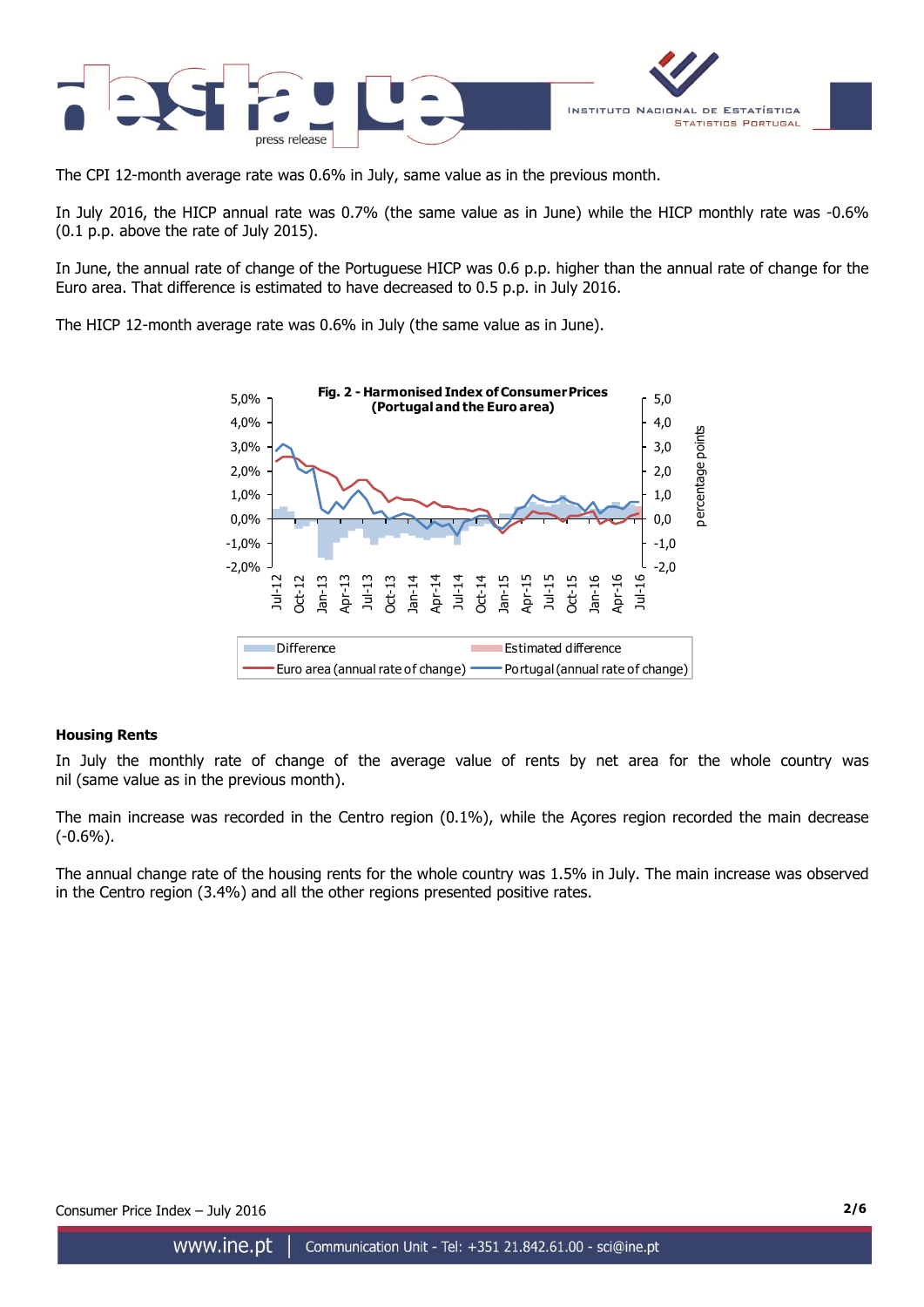



## **Consumer Price Index**

The Consumer Price Index (CPI) measures the change over time of the prices of a certain basket of goods and services bought by a "typical" consumer. The CPI has been designed to capture price changes and not to measure price levels.

The CPI is updated every year with the most recent information on prices and quantities. The 2016 CPI weighting structure and the sample of goods and services included in the basket are a result of the combination of three fundamental sources of information: results of the Portuguese National Accounts complemented with the Household Budget Survey and the Census for more detailed levels of expenditure. Administrative data is also used.

The CPI is compiled through the aggregation of seven regional price indexes and the goods and services included in the index are grouped according to the COICOP classification.

## **Table 1: CPI - COICOP Divisions**

|    | 01 Food and non-alcoholic beverages                                   | 07 | Transports                       |
|----|-----------------------------------------------------------------------|----|----------------------------------|
| 02 | Alcoholic beverages and tobacco                                       | 08 | Communications                   |
| 03 | Clothing and footwear                                                 | 09 | Recreation and culture           |
| 04 | Housing, water, electricity, gas and other fuels                      | 10 | Education                        |
| 05 | Furnishings, household equipment and routine maintenance of the house | 11 | Restaurants and hotels           |
| 06 | Health                                                                | 12 | Miscellaneous goods and services |
|    |                                                                       |    |                                  |

<sup>1</sup>COICOP: Classification Of Individual Consumption by Purpose

### **Monthly rate**

The monthly rate is the change in the index of a certain month compared with the index of the previous month expressed as a percentage. Although up-to-date, this measure can be affected by seasonal and other effects.

#### **Annual rate**

The annual rate is the change in the index of a certain month compared with the index of the same month in the previous year expressed as a percentage. In the presence of a stable seasonal pattern, seasonal effects do not influence this measure.

#### **12-month average rate**

The 12-month average rate is the change in the average index of one year compared with the average index of the previous year expressed as a percentage. This moving average is less sensitive to transient changes in prices.

### **Core inflation index (all items CPI excluding unprocessed food and energy products)**

The core inflation index is compiled by excluding the prices of unprocessed food and energy products from the all items CPI. The primary objective of this index is to capture the underlying inflation pressures in the economy.

#### **Harmonised Index of Consumer Prices**

The Harmonised Index of Consumer Prices (HICP) is compiled in each member state of the European Union for the purposes of inflation comparisons across EU countries, as required by the Treaty on European Union<sup>1</sup>. This index plays an important role as a guideline for the achievement of the European System of Central Banks primary objective: price stability. In 1998, the European Central Bank adopted the HICP as "the most appropriate price measure" for its definition of price stability in the Euro  $area<sup>2</sup>$ .

With the release of the January 2016 HICP, the index reference period changed to  $2015 = 100$ , in line with the procedure adopted at European level: [Council Regulation \(EU\) 2015/2010 of the Commission](http://eur-lex.europa.eu/legal-content/EN/TXT/PDF/?uri=CELEX:32015R2010&from=EN) of 11 November 2015, as regards the common index reference period for the harmonised index of consumer prices. The new regulation is based on the need to "ensure the comparability and relevance of the HICP" as a result of "changes to the sub-index classification of the HICP and the alignment of sub-indices that have been linked to the HICP after the introduction of 2005 = 100". The historical information available on the previous base (2005 =  $100$ ) was thus replaced. More detailed information on the new reporting period can be found at [http://ec.europa.eu/eurostat/web/hicp/methodology/reference-year-2015.](http://ec.europa.eu/eurostat/web/hicp/methodology/reference-year-2015)

 $1$  Article 109j and protocol on the convergence criteria referred to in that article.

<sup>2</sup> A stability oriented monetary policy strategy for the ESCB". ECB press notice released on 13 October 1998.

 $\frac{1}{2}$  ,  $\frac{1}{2}$  ,  $\frac{1}{2}$  ,  $\frac{1}{2}$  ,  $\frac{1}{2}$  ,  $\frac{1}{2}$  ,  $\frac{1}{2}$  ,  $\frac{1}{2}$  ,  $\frac{1}{2}$  ,  $\frac{1}{2}$  ,  $\frac{1}{2}$  ,  $\frac{1}{2}$  ,  $\frac{1}{2}$  ,  $\frac{1}{2}$  ,  $\frac{1}{2}$  ,  $\frac{1}{2}$  ,  $\frac{1}{2}$  ,  $\frac{1}{2}$  ,  $\frac{1$ 

www.ine.pt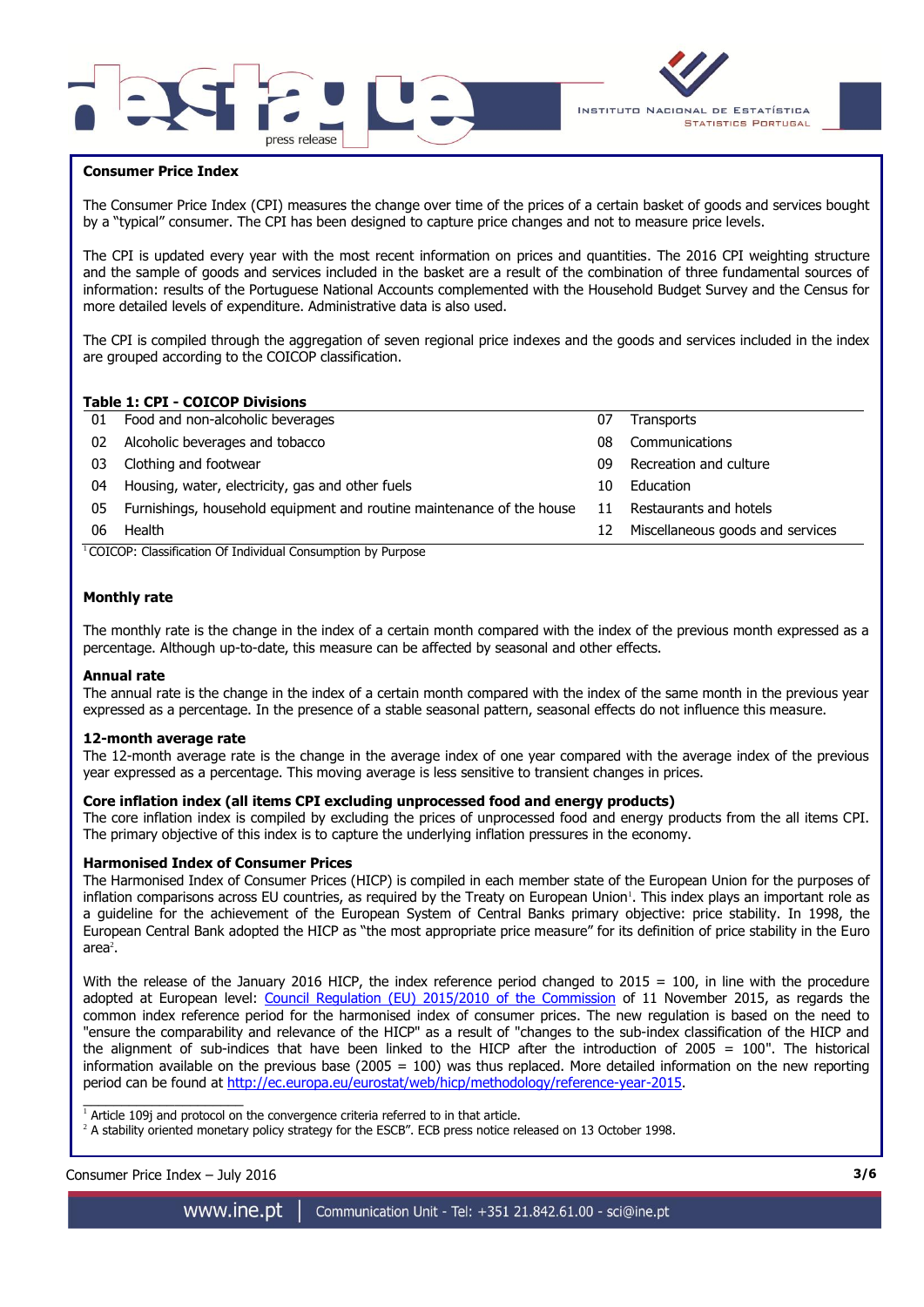

The HICP is produced in each Member State following a harmonized methodology developed by experts in the field of price statistics, under the "Price Statistics Working Group" and related Task Forces. From the methodological point of view, there are no major differences between the HICP and CPI. However, the different scope of coverage leads to differences in the weighting structure, mainly in Restaurants and hotels. This is mostly an effect of the inclusion of non-residents expenditure ("tourists") in the HICP and the corresponding exclusion from the CPI.

Additional information on the methodology of the HICP is available at [http://ec.europa.eu/eurostat/web/hicp.](http://ec.europa.eu/eurostat/web/hicp)

# **Table 2: CPI and HICP 2016 weighting structure**

|    | <b>COICOP divisions</b>                                               | <b>CPI</b> | <b>HICP</b> |
|----|-----------------------------------------------------------------------|------------|-------------|
| 01 | Food and non-alcoholic beverages                                      | 207.9      | 200,2       |
| 02 | Alcoholic beverages and tobacco                                       | 40,2       | 39,4        |
| 03 | Clothing and footwear                                                 | 69,0       | 70,1        |
| 04 | Housing, water, electricity, gas and other fuels                      | 102,7      | 97,0        |
| 05 | Furnishings, household equipment and routine maintenance of the house | 62,4       | 60,9        |
| 06 | Health                                                                | 63,4       | 60,8        |
| 07 | Transport                                                             | 139,6      | 137,9       |
| 08 | Communication                                                         | 36,8       | 34,7        |
| 09 | Recreation and culture                                                | 72,2       | 61,0        |
| 10 | Education                                                             | 16,7       | 15,7        |
| 11 | Restaurants and hotels                                                | 85,5       | 123,7       |
| 12 | Miscellaneous goods and services                                      | 103,6      | 98,5        |
| 00 | All items                                                             | 1000       | $1000^2$    |

<sup>1</sup> COICOP: Classification Of Individual Consumption by Purpose.

 $2$  Due to rounding, the sum of the parts may not add exactly to 1000.

## **Presentation of data and rounding rules**

Since the release of the January 2013 CPI indices are published with base 100 in the year 2012.

Due to rounding procedures, those indices may not reproduce exactly the published rates of change. However, it should be noted that the published rates prevail.

In this press release the descriptive analysis is based on rounded values to one decimal.

### **Next press release**

The July 2016 CPI/HICP will be released on September 12<sup>th</sup> 2016.

Consumer Price Index – July 2016 **4/6**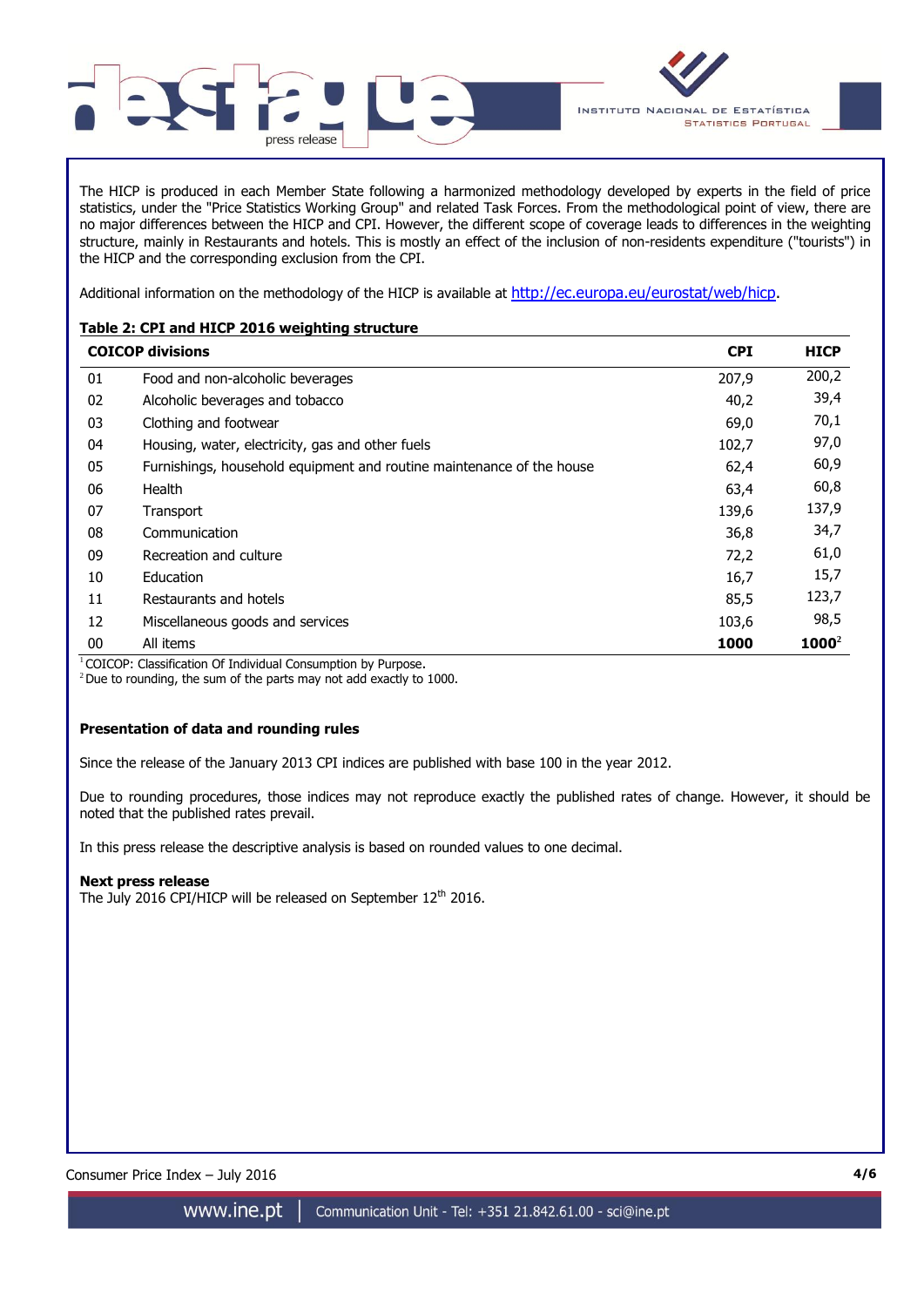

**Annex:**

# CPI rate of change (index division and all items CPI)

|                   | <b>All-items</b><br>Index divisions $(1)$ |              |                                                                    |              |              |                 |                    |              |                    |              |              |                      |                 |  |
|-------------------|-------------------------------------------|--------------|--------------------------------------------------------------------|--------------|--------------|-----------------|--------------------|--------------|--------------------|--------------|--------------|----------------------|-----------------|--|
|                   | 01                                        | 02           | 03                                                                 | 04           | 05           | 06              | 07                 | 08           | 09                 | 10           | 11           | 12                   |                 |  |
|                   | Annual average rate                       |              |                                                                    |              |              |                 |                    |              |                    |              |              |                      |                 |  |
| 2013              | 1.94                                      | 4.05         | $-3.31$                                                            | 2.15         | $-0.51$      | 1.49            | $-2.32$            | 0.45         | 0.41               | 1.18         | 1.65         | $-0.61$              | 0.27            |  |
| 2014              | $-1.34$                                   | 3.09         | $-2.11$                                                            | 2.22         | $-0.38$      | 0.66            | $-1.20$            | 1.10         | $-1.49$            | 0.43         | 0.97         | $-0.46$              | $-0.28$         |  |
| 2015              | 1.01                                      | 4.09         | $-2.02$                                                            | 0.23         | 0.67         | 0.41            | $-0.99$            | 4.12         | $-0.63$            | 0.65         | 1.31         | 0.42                 | 0.49            |  |
|                   | Annual rate                               |              |                                                                    |              |              |                 |                    |              |                    |              |              |                      |                 |  |
| 2014 July         | $-3.05$                                   | 3.11         | $-7.45$                                                            | 2.15         | $-0.77$      | 0.81            | 0.09               | 0.37         | $-1.94$            | 0.36         | 0.84         | 0.22                 | $-0.87$         |  |
| August            | $-3.17$                                   | 3.38         | $-0.67$                                                            | 2.18         | $-0.34$      | 0.71            | 0.58               | 0.39         | $-0.99$            | 0.37         | 1.28         | $-0.24$              | $-0.36$         |  |
| September         | $-2.19$                                   | 3.70         | $-0.98$                                                            | 2.34         | $-0.60$      | 0.81            | $-1.09$            | $-0.14$      | $-2.41$            | 0.37         | 1.94         | $-0.63$              | $-0.37$         |  |
| October           | $-0.63$                                   | 3.17         | $-2.20$                                                            | 2.62         | 0.72         | 0.39            | $-1.39$            | 0.68         | $-1.46$            | 0.57         | 1.63         | $-0.70$              | 0.00            |  |
| November          | $-0.53$                                   | 3.13         | $-1.63$                                                            | 2.40         | 1.15         | 0.46            | $-1.84$            | 0.27         | $-1.72$            | 0.57         | 1.44         | $-0.42$              | 0.02            |  |
| December          | $-0.38$                                   | 3.09         | $-1.84$                                                            | 1.92         | 1.12         | 0.32            | $-4.38$            | 0.28         | $-1.24$            | 0.60         | 1.64         | $-0.48$              | $-0.36$         |  |
|                   |                                           |              |                                                                    |              |              |                 |                    |              |                    |              |              |                      |                 |  |
| 2015 January      | $-0.13$                                   | 3.09         | $-1.48$<br>$-1.84$                                                 | 1.05         | 0.99<br>0.84 | 0.34            | $-4.21$            | 1.19         | $-1.32$            | 0.60         | 1.34         | $-0.55$              | $-0.39$         |  |
| February<br>March | 0.01<br>0.29                              | 3.19<br>2.60 | $-1.99$                                                            | 0.20<br>0.32 | 0.76         | 0.65<br>0.59    | $-2.78$<br>$-0.26$ | 2.80<br>3.63 | $-1.52$<br>$-0.93$ | 0.60<br>0.54 | 1.78<br>1.98 | $-0.85$<br>$-0.61$   | $-0.21$<br>0.31 |  |
|                   |                                           | 4.04         | $-2.44$                                                            | 0.50         | 0.64         | 0.50            |                    | 3.55         |                    |              | 1.89         | $-0.02$              | 0.40            |  |
| April<br>May      | 1.18<br>2.07                              | 5.07         | $-2.54$                                                            | 0.48         | 0.60         | 0.56            | $-1.40$<br>1.04    | 3.58         | $-1.40$<br>$-0.82$ | 0.49<br>0.50 | 1.57         | $-0.02$              | 0.95            |  |
| June              | 1.95                                      | 4.91         | $-3.44$                                                            | 0.62         | 0.78         | 0.49            | $-0.20$            | 4.90         | $-0.53$            | 0.51         | 1.54         | 0.02                 | 0.80            |  |
| July              | 1.53                                      | 4.97         | $-2.86$                                                            | 0.24         | 1.15         | 0.34            | $-0.42$            | 4.98         | $-0.48$            | 0.59         | 1.43         | 0.41                 | 0.77            |  |
| August            | 1.71                                      | 4.36         | $-2.65$                                                            | 0.05         | 1.14         | 0.47            | $-1.83$            | 4.96         | $-0.42$            | 0.58         | 1.51         | 1.08                 | 0.66            |  |
| September         | 1.98                                      | 4.28         | $-0.23$                                                            | $-0.22$      | 1.19         | 0.29            | $-1.11$            | 5.53         | $-0.54$            | 0.59         | 1.03         | 1.02<br>1.60<br>1.69 | 0.88            |  |
| October           | 1.27                                      | 3.89         | $-0.90$                                                            | $-0.32$      | $-0.10$      | 0.19            | $-0.85$            | 4.77         | $-0.54$            | 0.93         | 0.95         |                      | 0.63            |  |
| November          | 0.36                                      | 4.31         | $-1.68$                                                            | $-0.16$      | $-0.01$      | 0.18            | 0.36               | 4.73         | 0.81               | 0.95         | 0.51         |                      | 0.64            |  |
| December          | 0.00                                      | 4.32         | $-2.28$                                                            | 0.04         | 0.05         | 0.28            | $-0.09$            | 4.93         | 0.21               | 0.93         | 0.23         | 1.33                 | 0.40            |  |
|                   |                                           |              |                                                                    |              |              |                 |                    |              |                    |              |              |                      |                 |  |
| 2016 January      | 0.21                                      | 4.37         | 0.16                                                               | $-0.07$      | 0.77         | $-0.01$         | 0.04               | 5.31         | 0.98               | 0.91         | 0.60         | 1.60                 | 0.78            |  |
| February          | $-0.62$                                   | 4.06         | $-0.23$                                                            | 0.59         | 1.14         | $-0.19$         | $-1.28$            | 3.95         | 1.90               | 0.92         | 0.15         | 1.09                 | 0.40            |  |
| March             | $-0.73$                                   | 4.38         | 0.02                                                               | 0.62         | 1.22         | $-0.16$         | $-1.43$            | 3.30         | 1.26               | 0.93         | 1.77         | 0.90                 | 0.45            |  |
| April             | 0.09                                      | 2.41         | 0.04                                                               | 0.69         | 0.89         | $-0.92$         | $-0.93$            | 2.95         | 0.74               | 0.94         | 1.99         | 0.43                 | 0.48            |  |
| May               | $-0.10$                                   | 2.27         | $-0.76$                                                            | 0.65         | 0.67         | $-0.98$         | $-1.29$            | 2.76         | 0.94               | 0.94         | 2.19         | 0.50                 | 0.33            |  |
| June              | 1.01                                      | 1.89         | $-0.86$                                                            | 0.69         | 0.62         | $-0.90$         | $-1.49$            | 1.75         | 0.94               | 0.94         | 2.61         | 0.74                 | 0.55            |  |
| July              | 1.65                                      | 1.77         | 1.32                                                               | 0.12         | 0.35         | $-0.72$         | $-2.10$            | 1.66         | 0.36               | 0.91         | 2.62         | 0.63                 | 0.61            |  |
| <b>Symbols:</b>   | f estimated                               |              | Po provisional                                                     |              |              | x not available |                    |              |                    |              |              |                      |                 |  |
| Note:             |                                           |              | (1) The names of the divisions are given in the explanatory notes. |              |              |                 |                    |              |                    |              |              |                      |                 |  |
| Source:           | INE - Portugal                            |              |                                                                    |              |              |                 |                    |              |                    |              |              |                      |                 |  |

Consumer Price Index – July 2016 **5/6**

www.ine.pt |